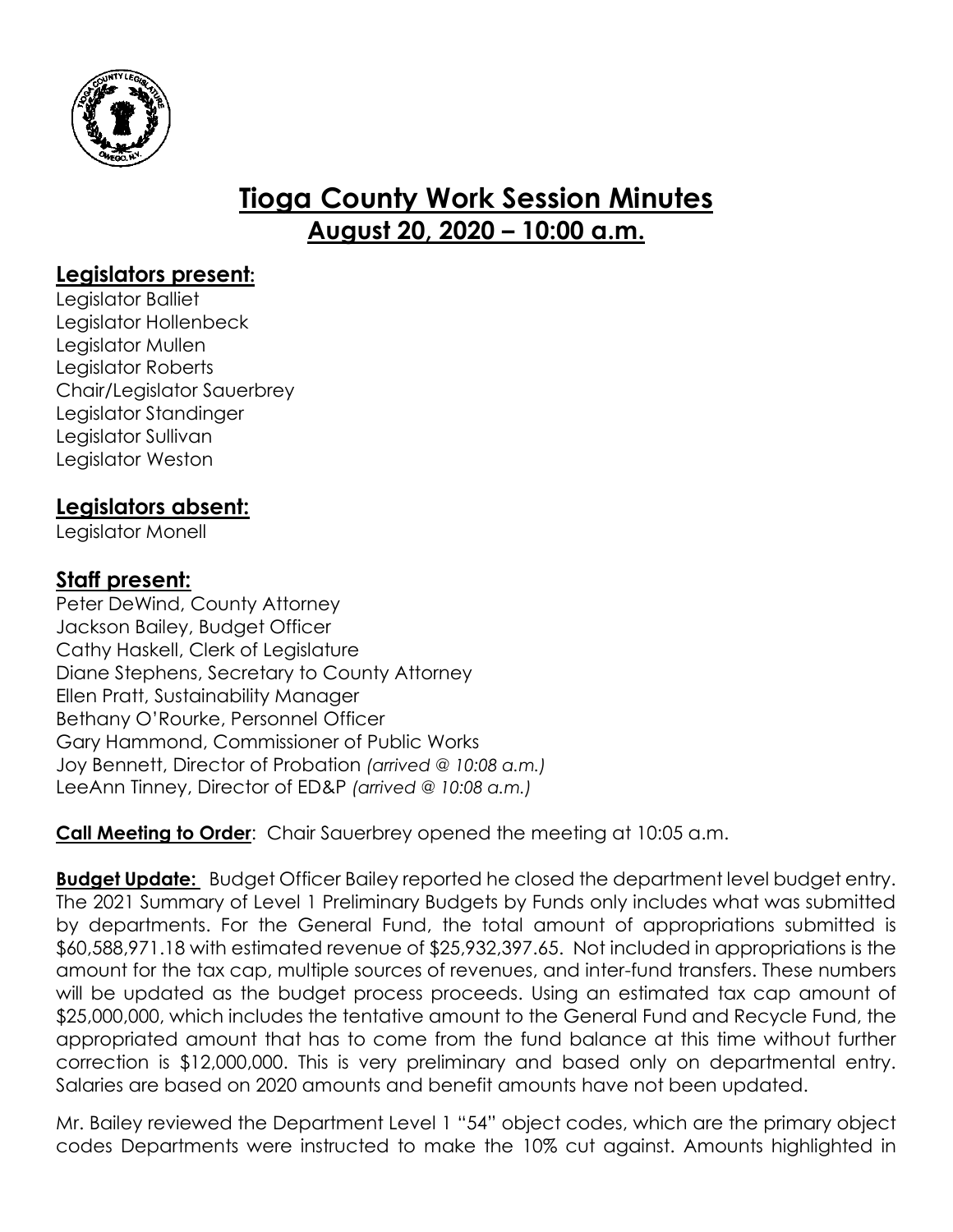green are grants or amounts the Treasurer's Office will enter later and are amounts not entered by Departments. The amounts highlighted in pale yellow are outside agency numbers. To date, Mr. Bailey reported he has only received numbers from Newark Valley Historical Society, which reduced its budget by 10%, the Berkshire Library with no reduction to its budget, and A New Hope Center (ANHC) with no reduction to its budget. The amounts highlighted in red are mandated services. The grand total of all funds is \$30,319,177.54, which compared to the 2020 departmental budget level entry of \$41,469,025.8, is a difference of 26.89%. Mr. Bailey reported all of these numbers are very tentative.

Mr. Bailey reviewed the Preliminary Tax Cap Analysis Worksheet. Mr. Bailey used a calculation based on the past four years resulting in an estimated amount of \$25,000,000 for 2021, which is a 1.4% increase from 2020.

There was a brief discussion about the 10% reduction requested from outside agencies. It was clarified the outside agencies were told that a 10% cut is the minimum they can expect. If more is needed, then they will have to reduce their budgets by an additional amount. In addition, it was reiterated that the 10% cut was not imposed on the outside agencies in their 2020 budgets, as this pertained only to 2020 County Departmental budgets.

Legislator Mullen stated he spoke with Superintendent Eric Knolles who informed him that school districts have been notified that their State Aid will be cut by 20%. Legislator Mullen reported if the schools are being hit with a 20% reduction, the County needs to be ready for the same.

Mr. Bailey reported Departments receiving State Aid need to start preparing for how they may have to pull their expenditure lines back because of State Aid loss. Mr. Bailey stated it would be a good idea for Departments, such as DSS, MH, and PH that are tied to State Aid, to identify which lines truly would be able to cut without completely depleting services or eliminating items that simply have to be paid.

There was a discussion about the use of the fund balance, the responsibility to the taxpayers, the effect this will have for at least the next couple of years (the recovery period), not filling positions unless absolutely necessary, and staying under the tax cap.

Legislator Sullivan stated the Legislature needs to decide how much of the fund balance they are willing to use. She suggested giving numbers to the Budget Officer, have him run the numbers, and then they will know how much of shortfall still exists. If layoffs are necessary, than they will have to do that. Legislator Mullen agreed. Legislator Sullivan asked the Budget Officer to set up a "what if" scenario where he can plug in different numbers starting with a 20% cut. As more information is known regarding the actual cut, he can plug in that variable.

Legislator Weston stated they were warned a couple of years ago that the fund balance is dwindling with using a certain amount each year to stay under the 2% tax cap.

Legislator Roberts stated he believes there will be a 3-5 year recovery period. He stated if the intention is to keep the taxes under the tax cap, the County is looking at taking \$5 million out of the fund balance each year and at the end of five years, they may have to look at layoffs.

Chair Sauerbrey stated New York Association of Counties (NYSAC) does monthly updates and they currently have moderate losses for counties at \$5 million. She believes Tioga County is a little better off than that right now, but things can change.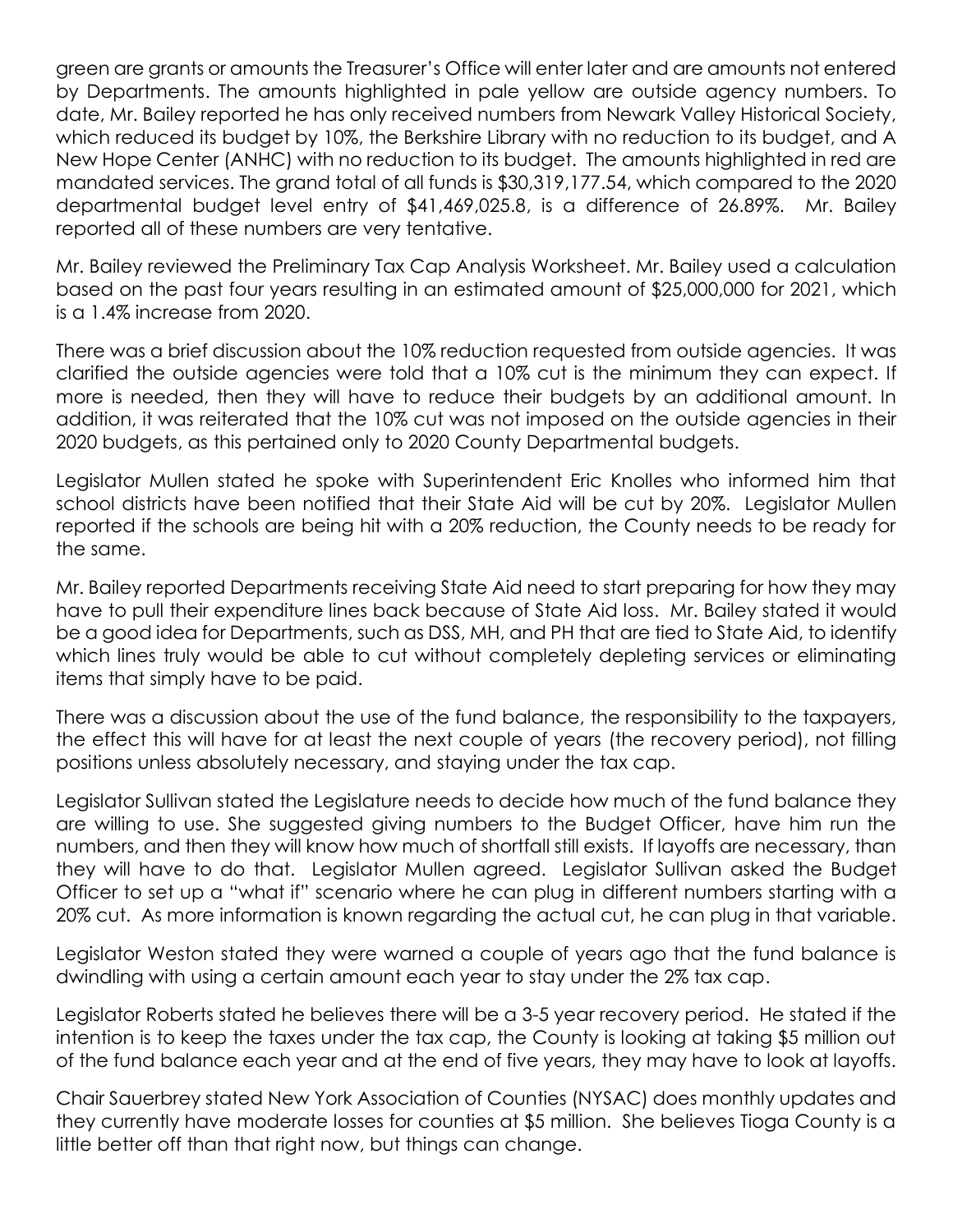Legislator Sullivan stated the healthy fund balance was to ensure the County was covered for the next "rainy day" event and this is a rainy day event. We need to assume this will be a multiple year rainy day situation and we cannot deplete all of the fund balance in the first year.

Legislator Weston stated he agrees the fund balance needs to be used each year, however, not all at once. Employee salaries and benefits are the biggest part of the budget.

Legislator Mullen stated positions need to be filled only if absolutely necessary and reviewed to determine if they can be filled by part-time positions, job sharing, etc. The Legislature stated their number one priority is to the people who put them in office. He believes they should look at a 25% cut, not a 20% cut.

Legislator Weston stated about 95% of the budget is mandated and they need to look at the 5% that is not and start there.

Legislator Sullivan stated within each mandated service there is some flexibility for how that service is provided, which can save taxpayer dollars.

Legislator Weston stated we need to look at the grants the County has been receiving and what grants we will no longer receive. A significant amount of money is received through grants and loss of this money will greatly impact the budget.

Legislator Sullivan stated the Legislature was elected to represent the residents in their districts and how to spend their money. She asked for a show of hands of those in favor of maintaining the tax cap (or falling beneath it), to which all agreed.

Personnel Officer O'Rourke reminded the Legislature the mechanism to start saving money as vacancies occur is to use the established backfill process. This is the opportunity for the committees to have a conversation with the Department Head to determine if filling the vacancy can be delayed. Ms. O'Rourke reported not everyone can postpone hiring, but it does create an opportunity to start looking at this right away instead of waiting until 2021. Ms. O'Rourke reported it appears the backfill forms are just signed and returned to Personnel.

Chair Sauerbrey stated most of the backfill forms have come from Public Safety and she and Legislator Mullen sign those because those positions have to be filled.

Legislator Sullivan asked if the backfill form goes through the respective Committees. Ms. O'Rourke stated the Committee Chair and the Legislative Chair sign off on them. Legislator Mullen stated many are mandated positions, especially in the Jail.

Probation Director Bennett stated Probation has some mandated services they are required to provide. Several years ago, due to budget cuts, some of these mandated services were taken out of Probation's budget and the County gave money to A New Hope Center to perform these services. She would like the Legislature to keep in mind that when they are looking at funding cuts to outside agencies such as A New Hope Center, the possibility exists that they will say they cannot perform the services any longer and the mandate will come back to the County to provide the services.

Legislator Sullivan stated when looking at outside agencies, the Committees and their Chairs need to find out about the services provided by these outside agencies and the factors that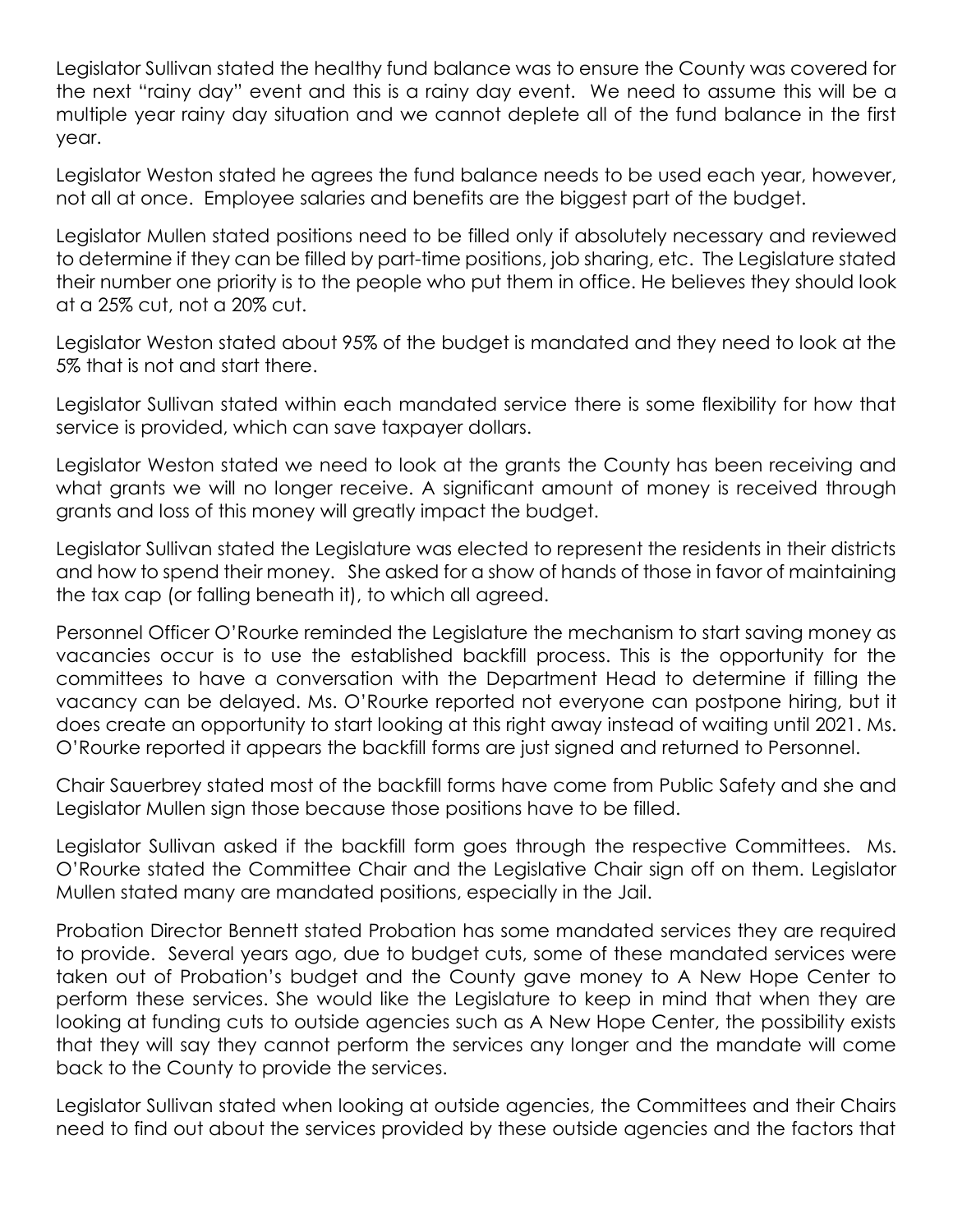need to be taken into account when reducing their funding. The Committees need to make recommendations based on good information.

Recycling: Sustainability Manager Pratt presented estimated 2021 budgets with and without curbside recycling noting if the County continues to have curbside recycling, it will be an 86.9% increase, without curbside recycling, it's an 85.9% decrease. The budget without curbside recycling shows a quote from Taylor Garbage for the cost to have three locations for drop off containers for recycling, an increase in advertising in order to advertise the change, and an increase in e-waste and bulbs to be able to take them to the Broome County landfill.

Ms. Pratt stated, on average, the curbside recycling cost has been \$60 per household per year. If the County went forward with curbside recycling with the new bid price, the cost would be \$114 per household per year, which would be double the amount for half the service because pickup would be bi-weekly vs. weekly.

Ms. Pratt stated she would be talking to the towns at the next Council of Governments (COG) meeting in September. Right now, they are looking at having the recycling containers in the Richford/Berkshire area, Spencer/Candor area, and Apalachin (at Taylor's material recovery facility). These areas will be secure with cameras. Ms. Pratt has spoken with DEC so they are aware of what the County is looking at doing and they are good with the plan.

Legislator Balliet asked what the cost is in other counties who have the same kind of system the County is planning on going to. Ms. Pratt explained that in counties that do not provide curbside recycling where the haulers have to provide the recycling service, the cost for doing so is set by the private hauler. It is hard to know what the increase will be to households as some haulers may charge more to pick up both garbage and recycling, and some may not.

Chair Sauerbrey stated the Legislature needs to be prepared politically for how this is going to go, but the County cannot take on a 103% increase to provide curbside recycling.

There was some discussion about households having a choice regarding garbage pickup and recycling pickup and how much it will cost them. Ms. Pratt pointed out that no household is required to have trash pickup. If they do not want to pay for trash pickup, it can be taken to the transfer station. If residents do not have trash pickup, than they will not have recycling pickup and it will have to be taken to one of the recycling sites by the homeowner.

Legislator Roberts reported the legislation states the trash hauler can charge extra for the recycling service. The amount haulers may charge for this is unknown and it is up to them to decide. The County cannot answer the question of how much this will cost the homeowner.

Chair Sauerbrey stated the solid waste tax levy would be cut, but there will be a cost involved for the three recycling sites.

There was some discussion about having the three additional recycling sites. Ms. Pratt stated she does not recommend not having the additional recycling sites since this is such a huge change. The cost for the three locations is \$140,000 per year.

Mr. Hammond stated Taylor Garbage is mandated to accept recycling at their transfer stations located in Barton and on Glenmary Drive. He pointed out that those two locations will meet the State's mandate for recycling. The three additional locations are to ease the stress on the property owners, especially those in outlying areas.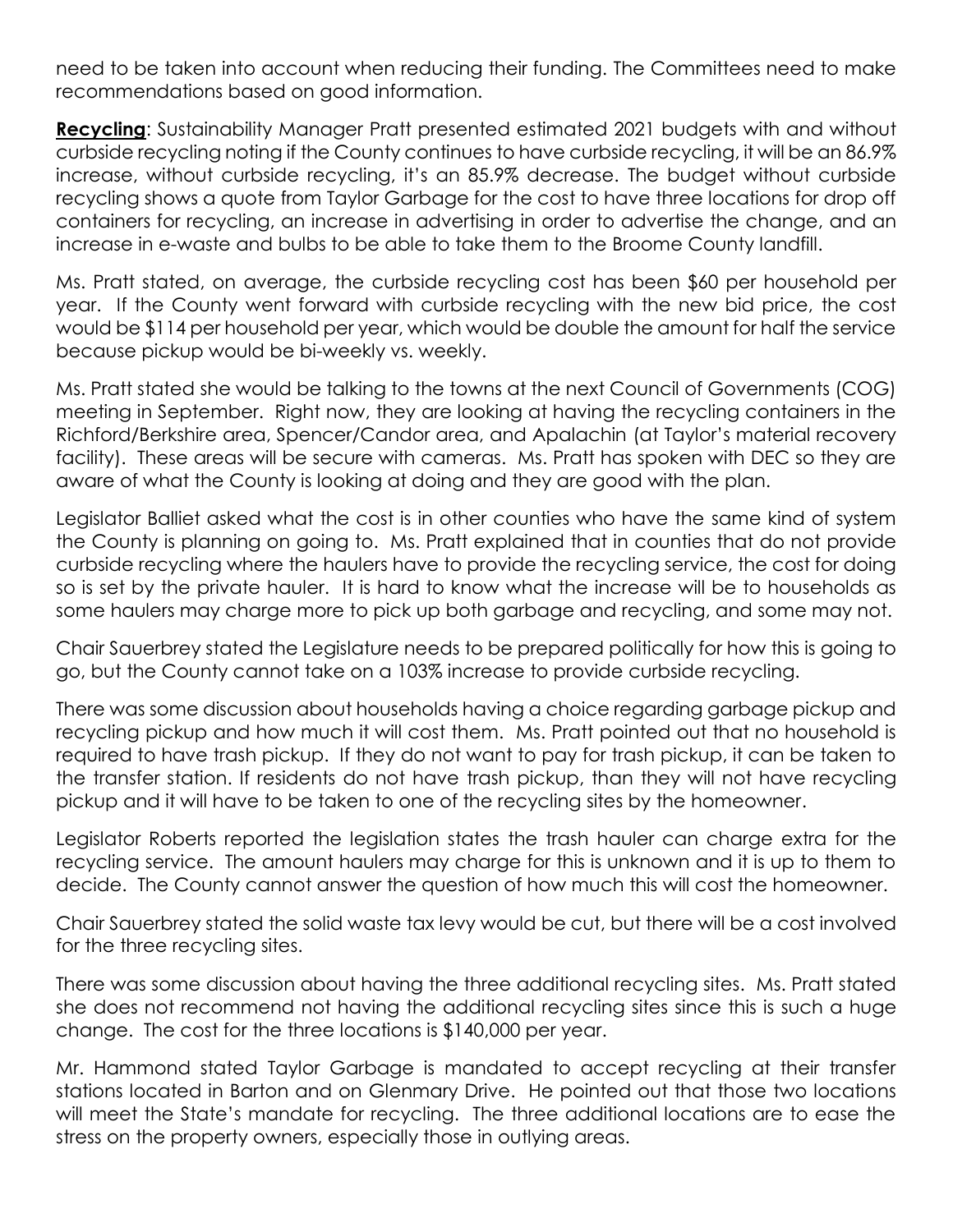Legislator Mullen pointed out individual municipalities can contract themselves with companies to provide sites for recycling.

Ms. Pratt stated the sites do not have to be maintained by the County.

Chair Sauerbrey questioned whether they have the responsibility to communicate this change to the haulers. Legislator Roberts questioned whether this is necessary since the whole process is public. Legislator Sullivan stated she believes they should at least communicate to the haulers that they are considering this change.

Mr. Hammond stated a decision needs to be made on how to proceed because the tax levy has to be finalized accordingly.

Attorney DeWind stated Real Property needs to get the numbers from the Treasurer some time in November so it can be pushed out in the tax bills that go out in December. The Treasurer needs to know some time in October what direction they are going in and what the tax levy will need to be if the levy is left in.

Attorney DeWind stated there are two components to the local law. The first requires anyone who hauls waste to provide a recycling separation program. The second is that every waste generator (home or business) has to separate recycling. He stated Real Property Director Huseby) would like to see the tax go away. It is a regressive tax because it differentially affects properties that are vacant and/or farmland that are not waste generators. The levy could be done away with entirely and folded into the general tax levy that is collected and the additional \$140,000 can be allocated to run the three additional drop off sites.

Legislator Sullivan questioned the need for three additional sites. Her understanding was there was going to be three sites in total, not five. Knowing that anyone who has garbage pickup will also have recycling pickup, she questioned the need for five locations at a cost of \$140,000. Legislator Roberts stated those locations are for people who do not have garbage pickup.

Ms. Pratt stated Taylor Garbage has to maintain the two current locations, but they can decide to start charging for those two locations.

Legislator Mullen stated he thinks it is a "better sell" publicly to spend the \$140,000, eliminate the solid waste tax levy, have the three additional sites for one year to see how much they are used and then go from there.

Legislator Sullivan stated she is not in favor of five sites. She feels that going ahead with five locations and then pulling some back after a year will create more of a problem with the public than not having them to begin with.

There was some discussion about just adding one in the northern part of the County to serve those residents. It was decided this matter would go back to the Public Works Committee to make a recommendation to the full Legislature regarding the number of sites to provide.

The local law process to enact this change will go forward.

Chair Sauerbrey asked Ms. Pratt to provide the Legislature with answers to questions the public may have.